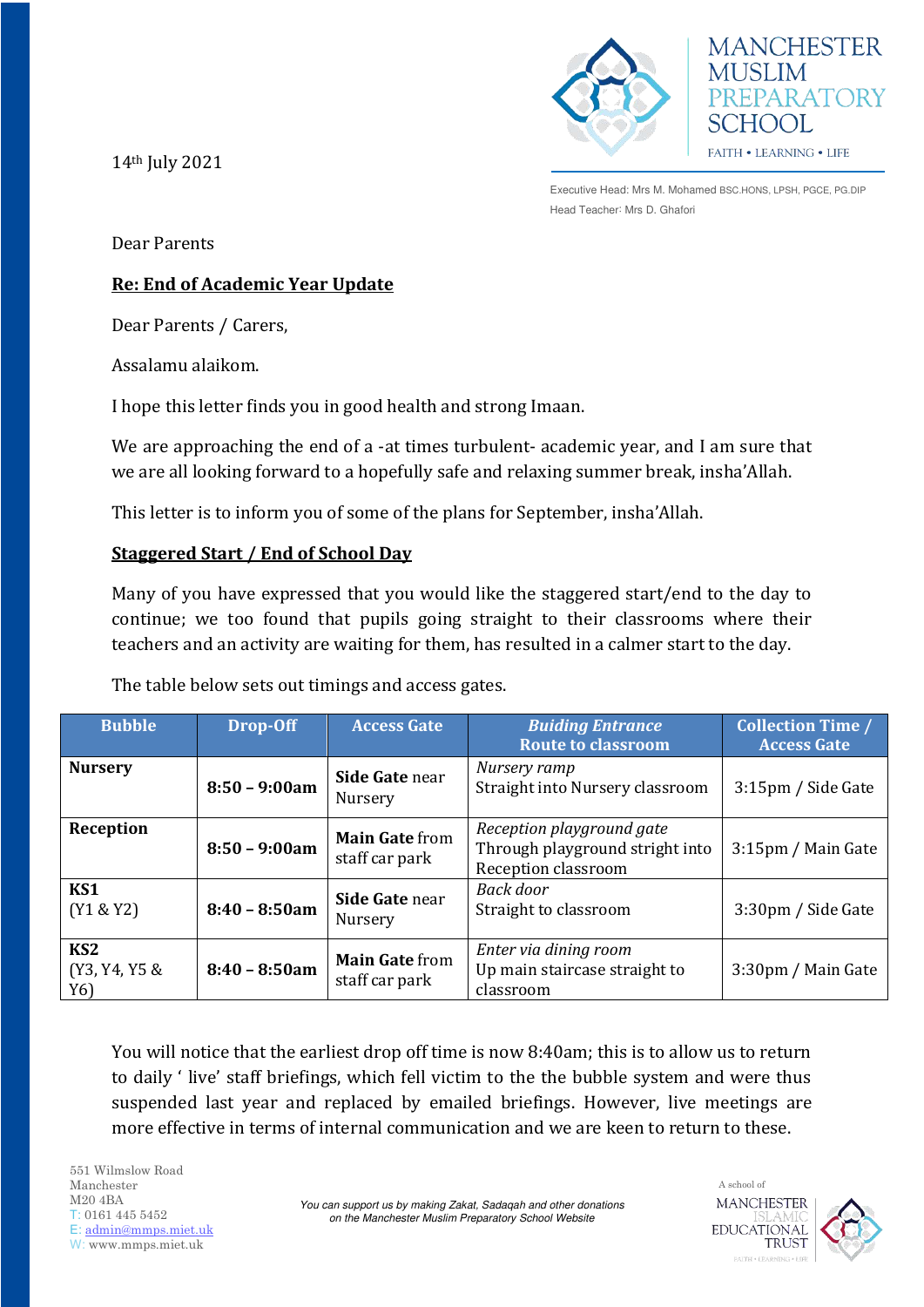

You will also notice a later end to the day for Key Stage 2 (Yr3 to Yr6) pupils to allow for prayer time at the end of the day.

# **Transition to New Class Teacher**

Sadly we had to send Year 2, Year 3, Reception and Year 5 into self-isolation with their returning date in September. Consquently, the transition sessions planned for Monday 12<sup>th</sup> July were not able to go ahead.

We will therefore have a transition morning on 6<sup>th</sup> September 2021, the return to school date for our pupils, and all pupils will go back to their present teachers in the morning and then meet their new teachers in the afternoon. Our youngest pupils in EYFS (Nursery and Reception) will be given more time, insha'Allah.

Please follow the drop off timings and playground access gate for your child's new class (September 2021) and we will reunite them with their present class teachers, insha'Allah.

#### **School Reports**

We delayed end of year assessments this year as much as possible to give pupils more learning time. School reports are now ready and will be sent out today with your child. Please look out for these, be proud and praise your child/ren! Our pupils have shown great resilience this year, taken lockdowns, self-isolation and remote learning periods in their stride and have worked very hard. Inevitably, there are some gaps in their learning, particulary with our younger pupils for whom remote working was more challenging. Assessment results and progress tracking records have been passed on to the new class teachers who will continue in September to build on pupils' prior learning and address gaps if and where necessary to ensure that strong foundations are built.

Reception school reports are in progress and Miss Grant is working very hard to have them ready as soon as possible. Parents will be informed via text message when they are ready to be collected.

School reports for pupils in self-isolation will be given to their sibling if they are in school, or can be collected from the school office tomorrow and Friday from 10:00am to 3:00pm.



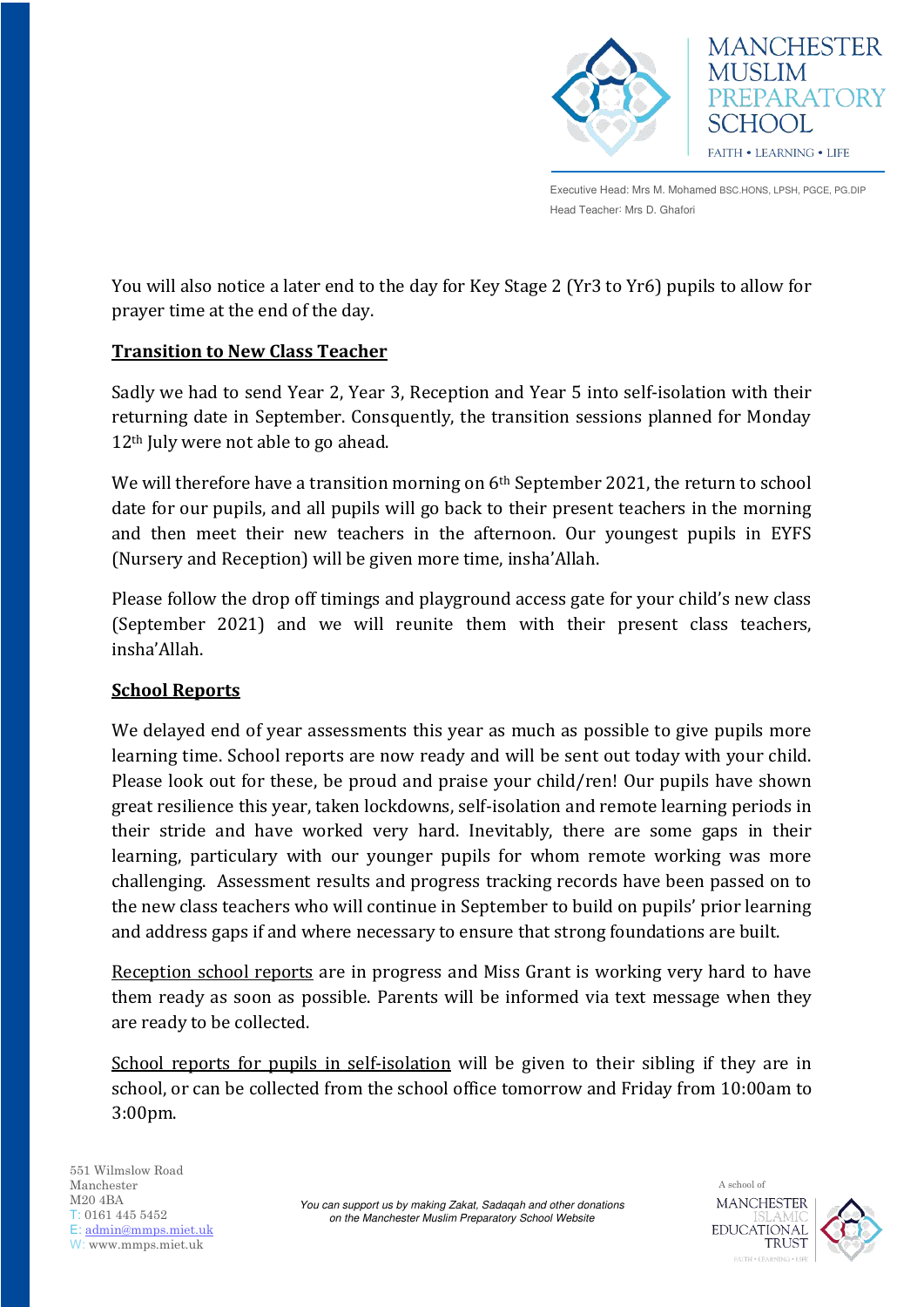

#### **Summer Activities Pack**

Pupils usually experience what we refer to as 'summer dip', i.e. pupils' standards upon return in September are usually lower than at the end of the summer term and normally it takes about six weeks to get them back to where they were. We are therefore sending 'Summer Activity Packs' for all our pupils to cushion the impact of the expected 'summer dip' as much as possible . These packs do not need to be returned in September.

### **School Dinners**

Unfortunately our caterers, R & K Catering, are in the process of ceasing to trade and we had to look for a new supplier. We are, at present, in the final stages of negotiating with a new caterer. We will update you via a separate letter when all details have been finalised and conditions agreed. We are aiming to reintroduce school dinners as soon as possible in the autumn term after the return of our pupils, provided that a minimum of 40 pupils sign up as requestd by the caterer.

#### **Bubbles…bubbles…**

We continue to follow government announcements and updated COVID guidance. At the time of writing it seems likely that the bubble system in schools will no longer be a requirement and that we can return to operate 'normally'. However, I think we have also learnt that unfortunatley, matters and guidance can change very quickly.

I will send you all essential advice and updates prior to our pupils' return to school in September, insha'Allah.

#### **Appointment of Maternity Cover Teacher**

As many of you are aware, Mrs Rahimi our Year 4 teacher is expecting, masha'Allah, and will start her maternity leave at the end of this week. We wish her the very best and a safe delivery, and are looking forward to her return next summer, insha'Allah.

We have appointed Mrs Khanum to provide maternity cover. Mrs Khanum will be teaching Year 4 from September together with Ms Hatahet and we are looking forward to welcoming her in September.